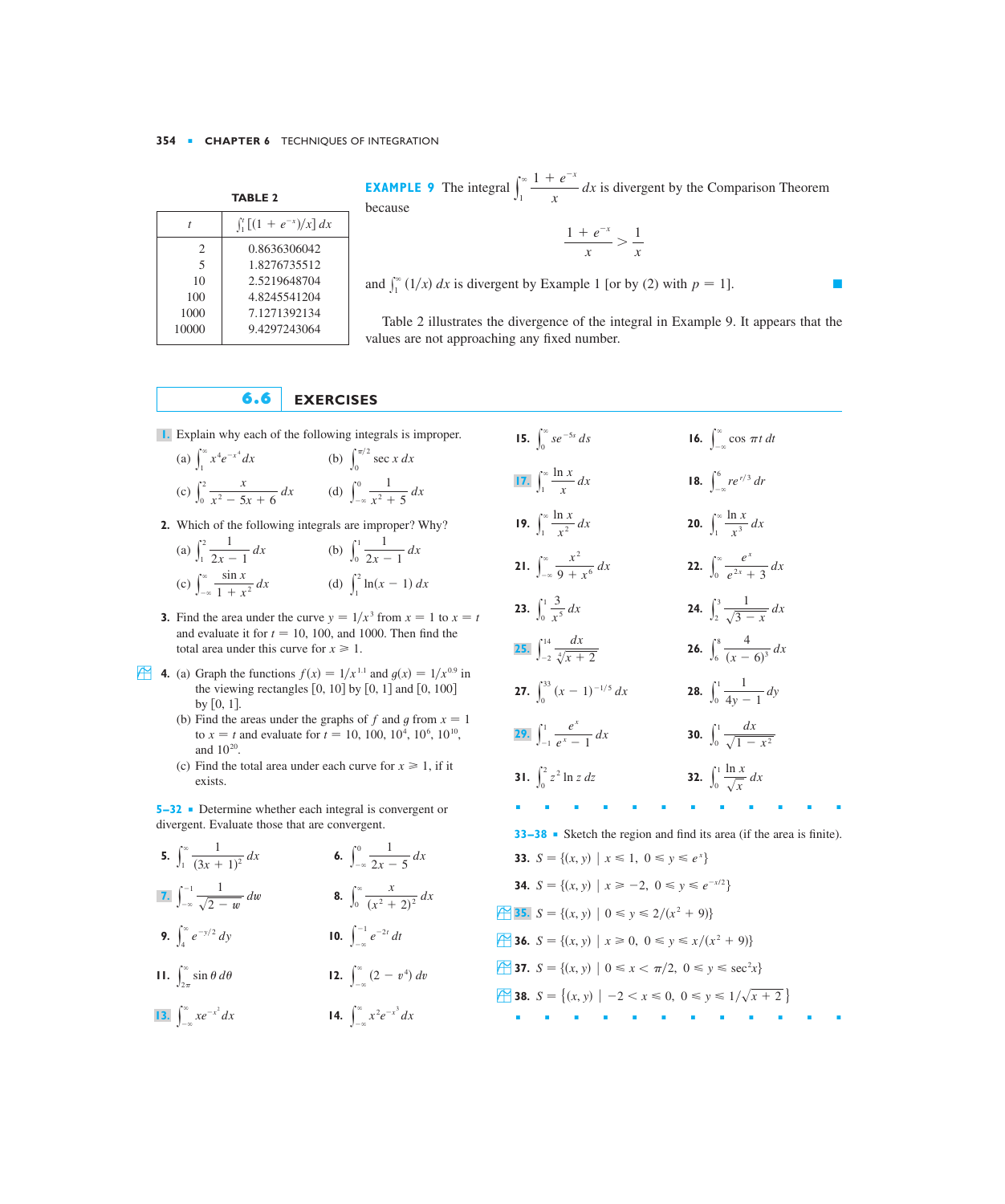- **39.** (a) If  $g(x) = (\sin^2 x)/x^2$ , use your calculator or computer to **51.** (a) Show that  $\int_{-\infty}^{\infty} x \, dx$ make a table of approximate values of  $\int_1^t g(x) dx$  for  $t = 2, 5, 10, 100, 1000,$  and 10,000. Does it appear that  $\int_1^{\infty} g(x) dx$  is convergent?
	- (b) Use the Comparison Theorem with  $f(x) = 1/x^2$  to show that  $\int_1^{\infty} g(x) dx$  is convergent.
	- (c) Illustrate part (b) by graphing  $f$  and  $g$  on the same screen for  $1 \leq x \leq 10$ . Use your graph to explain intuitively why  $\int_1^{\infty} g(x) dx$  is convergent.
- **40.** (a) If  $g(x) = 1/(\sqrt{x} 1)$ , use your calculator or computer to make a table of approximate values of  $\int_2^t g(x) dx$  for  $t = 5, 10, 100, 1000,$  and 10,000. Does it appear that  $\int_2^{\infty} g(x) dx$  is convergent or divergent?
	- (b) Use the Comparison Theorem with  $f(x) = 1/\sqrt{x}$  to show that  $\int_2^{\infty} g(x) dx$  is divergent.
	- (c) Illustrate part (b) by graphing  $f$  and  $g$  on the same screen for  $2 \leq x \leq 20$ . Use your graph to explain intuitively why  $\int_2^{\infty} g(x) dx$  is divergent.

**41– 46** ■ Use the Comparison Theorem to determine whether the integral is convergent or divergent.

**41.** 
$$
\int_{1}^{\infty} \frac{\cos^{2}x}{1 + x^{2}} dx
$$
  
\n**42.**  $\int_{1}^{\infty} \frac{2 + e^{-x}}{x} dx$   
\n**43.**  $\int_{1}^{\infty} \frac{dx}{x + e^{2x}}$   
\n**44.**  $\int_{1}^{\infty} \frac{x}{\sqrt{1 + x^{6}}} dx$   
\n**45.**  $\int_{0}^{\pi/2} \frac{dx}{x \sin x}$   
\n**46.**  $\int_{0}^{1} \frac{e^{-x}}{\sqrt{x}} dx$ 

**47.** The integral

$$
\int_0^\infty \frac{1}{\sqrt{x} \ (1+x)} \, dx
$$

is improper for two reasons: The interval  $[0, \infty)$  is infinite and the integrand has an infinite discontinuity at 0. Evaluate it by expressing it as a sum of improper integrals of Type 2 and Type 1 as follows:

$$
\int_0^\infty \frac{1}{\sqrt{x}(1+x)} dx = \int_0^1 \frac{1}{\sqrt{x}(1+x)} dx + \int_1^\infty \frac{1}{\sqrt{x}(1+x)} dx
$$

**48–49** • Find the values of  $p$  for which the integral converges and evaluate the integral for those values of  $p$ .

**48.** 
$$
\int_{e}^{\infty} \frac{1}{x(\ln x)^p} dx
$$
  
\n**49.** 
$$
\int_{0}^{1} \frac{1}{x^p} dx
$$

- **50.** (a) Evaluate the integral  $\int_0^{\infty} x^n e^{-x} dx$  for  $n = 0, 1, 2$ , and 3.
	- (b) Guess the value of  $\int_0^\infty x^n e^{-x} dx$  when *n* is an arbitrary positive integer.
	- (c) Prove your guess using mathematical induction.

(a) Show that  $\int_{-\infty}^{\infty} x \, dx$  is divergent. (b) Show that

$$
\lim_{t\to\infty}\int_{-t}^t x\,dx=0
$$

This shows that we can't define

$$
\int_{-\infty}^{\infty} f(x) \, dx = \lim_{t \to \infty} \int_{-t}^{t} f(x) \, dx
$$

**52.** If  $\int_{-\infty}^{\infty} f(x) dx$  is convergent and a and b are real numbers, show that

$$
\int_{-\infty}^{a} f(x) \, dx + \int_{a}^{\infty} f(x) \, dx = \int_{-\infty}^{b} f(x) \, dx + \int_{b}^{\infty} f(x) \, dx
$$

- **53.** A manufacturer of lightbulbs wants to produce bulbs that last about 700 hours but, of course, some bulbs burn out faster than others. Let  $F(t)$  be the fraction of the company's bulbs that burn out before *t* hours, so  $F(t)$  always lies between 0 and 1.
	- (a) Make a rough sketch of what you think the graph of *F* might look like.
	- (b) What is the meaning of the derivative  $r(t) = F'(t)$ ?
	- (c) What is the value of  $\int_0^\infty r(t) dt$ ? Why?
- **54.** The *average speed* of molecules in an ideal gas is

$$
\bar{v} = \frac{4}{\sqrt{\pi}} \left(\frac{M}{2RT}\right)^{3/2} \int_0^{\infty} v^3 e^{-Mv^2/(2RT)} dv
$$

where  $M$  is the molecular weight of the gas,  $R$  is the gas constant,  $T$  is the gas temperature, and  $v$  is the molecular speed. Show that

$$
\bar{v}=\sqrt{\frac{8RT}{\pi M}}
$$

**55.** As we saw in Section 5.5, a radioactive substance decays exponentially: The mass at time *t* is  $m(t) = m(0)e^{kt}$ , where  $m(0)$  is the initial mass and  $k$  is a negative constant. The *mean life* M of an atom in the substance is

$$
M=-k\int_0^\infty te^{kt}dt
$$

For the radioactive carbon isotope,  ${}^{14}C$ , used in radiocarbon dating, the value of  $k$  is  $-0.000121$ . Find the mean life of a  ${}^{14}C$  atom.

**56.** Astronomers use a technique called *stellar stereography* to determine the density of stars in a star cluster from the observed (two-dimensional) density that can be analyzed from a photograph. Suppose that in a spherical cluster of radius  $R$  the density of stars depends only on the distance  $r$ from the center of the cluster. If the perceived star density is given by  $y(s)$ , where s is the observed planar distance from